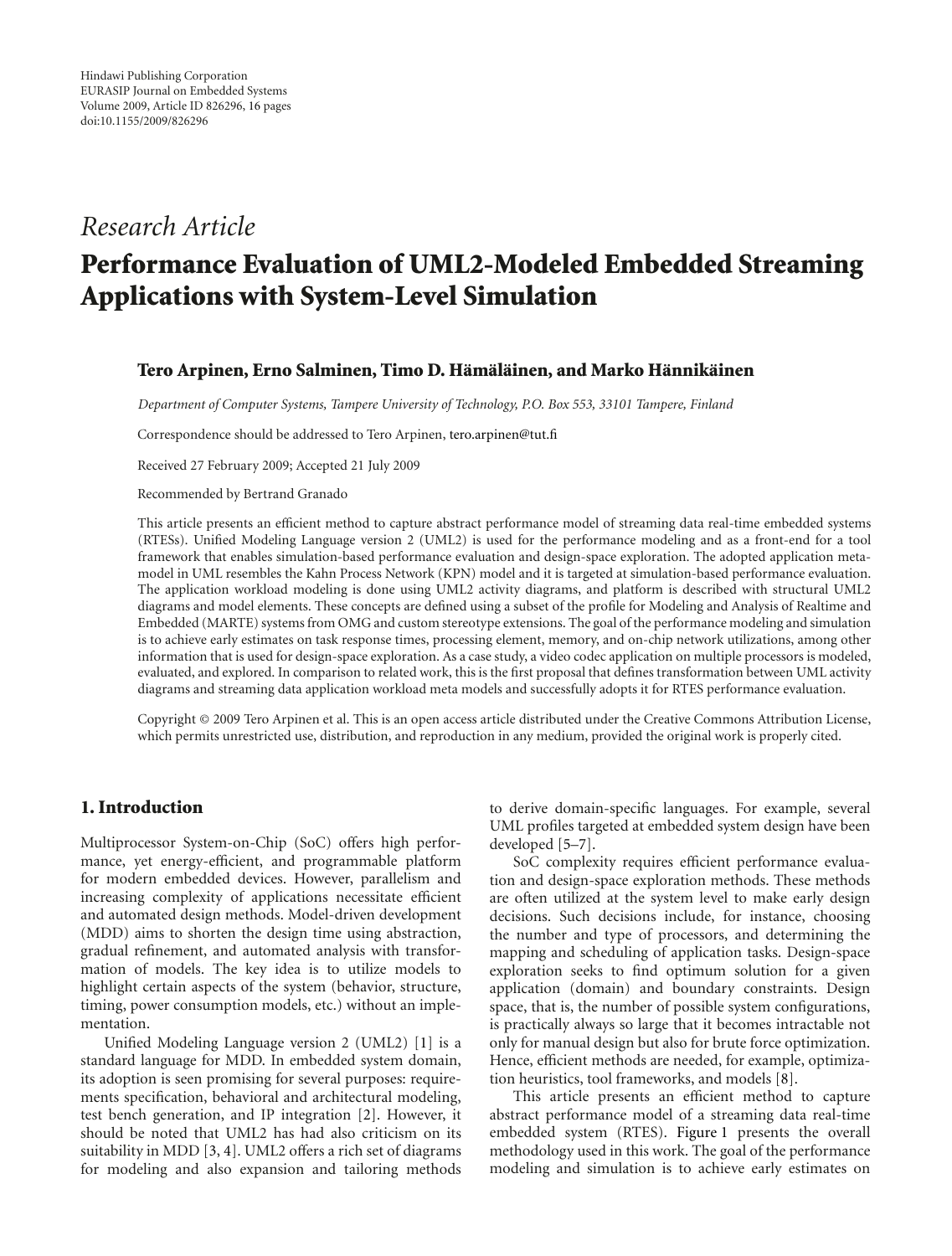

Figure 1: The methodology used in this work.

PE, memory, and on-chip network utilization, task response times, among other information that is used for design-space exploration. UML2 is used for performance model specification. The application workload modeling is carried out using UML2 activity diagrams. Platform is described with structural UML2 diagrams and model elements annotated with performance values.

Our focus is on modeling streaming data applications. It is characteristic to streaming applications that a long sequence of data items flows through a stable set of computation steps (tasks) with only occasional control messaging and branching. Each task waits for the data items, processes them, and outputs the results to the next task. The adopted application metamodel has been formulated based on this assumption and it resembles Kahn Process Network (KPN) [9] model.

A proprietary UML2 profile for capturing performance characteristics of an application and platform is defined. The profile definition is based on a well-defined metamodel and reusing suitable modeling concepts from the profile for Modeling and Analysis of Realtime and Embedded systems (MARTE) [5]. MARTE is a standard profile promoted by the Object Management Group (OMG) and it is a promising extension for general-purpose embedded system modeling. It has been intended to replace the UML Profile for Schedulability, Performance and Time (SPT) [10]. MARTE is methodology-independent and it offers a common set of standard notations and semantics for a designer to choose from while still allowing to add custom extensions. This means that the profile defined in this article is a specialized instance of the MARTE profile that is dedicated for our performance evaluation methodology.

It should be noted that the performance models defined in this work can be and have been used together with a custom UML profile for embedded systems, called TUT-Profile [7, 11]. However, this article illustrates the models using the concepts of MARTE because the adoption of standards promotes commonly known notations and semantics between designers and interoperability between tools.

Further, the article presents how performance values can be specified on UML models with expressions using MARTE Value Specification Language (VSL). This allows effective parameterization of system performance model





representation according to application-specific variables and reduces the amount of time consuming and error-prone manual work.

The presented modeling methods are utilized in a tool framework targeted at simulation-based design-space exploration and performance evaluation. The exploration is based on collecting performance statistics from simulation to optimize the platform and mapping according to a predefined cost-function.

An execution-monitoring tool provides visualization and monitoring the system performance during the simulation. As a case study, a video codec system is modeled with the presented modeling methods and performance evaluation and exploration is carried out using the tool framework.

The rest of the article is organized as follows. Section 2 analyses the methods and concepts used in RTES performance evaluation. Section 3 presents the metamodel utilized in this work for system performance characterization. UML2 and MARTE for RTES modeling are discussed in Section 4. Section 5 presents the UML2 specification of the utilized performance metamodel. Section 6 presents our performance evaluation tool framework. The video codec case study is covered in Section 7. After final discussion on our proposal in Section 8, Section 9 concludes the article.

# **2. Analysis of Methods and Concepts Used in RTES Performance Evaluation**

In this section the methods and concepts used in RTES performance evaluation are covered. This comprises an introduction to design Y-chart in RTES performance evaluation, phases of a model-based RTES performance evaluation process, discussion on modeling language and tool development, and a short introduction to RTES timing analysis concepts. Finally, the related work on UML in RTES performance evaluation is examined.

*2.1. Design Y-Chart and RTES Modeling.* Typical approach for RTES performance evaluation follows the design Y-chart [12] presented in Figure 2 by separating the *application* description from underlying *platform* description. These two are bound in the *mapping* phase. This means that communication and computation of application functionalities are committed onto certain platform resources.

There are several possible abstraction levels for describing the application and platform for performance evaluation.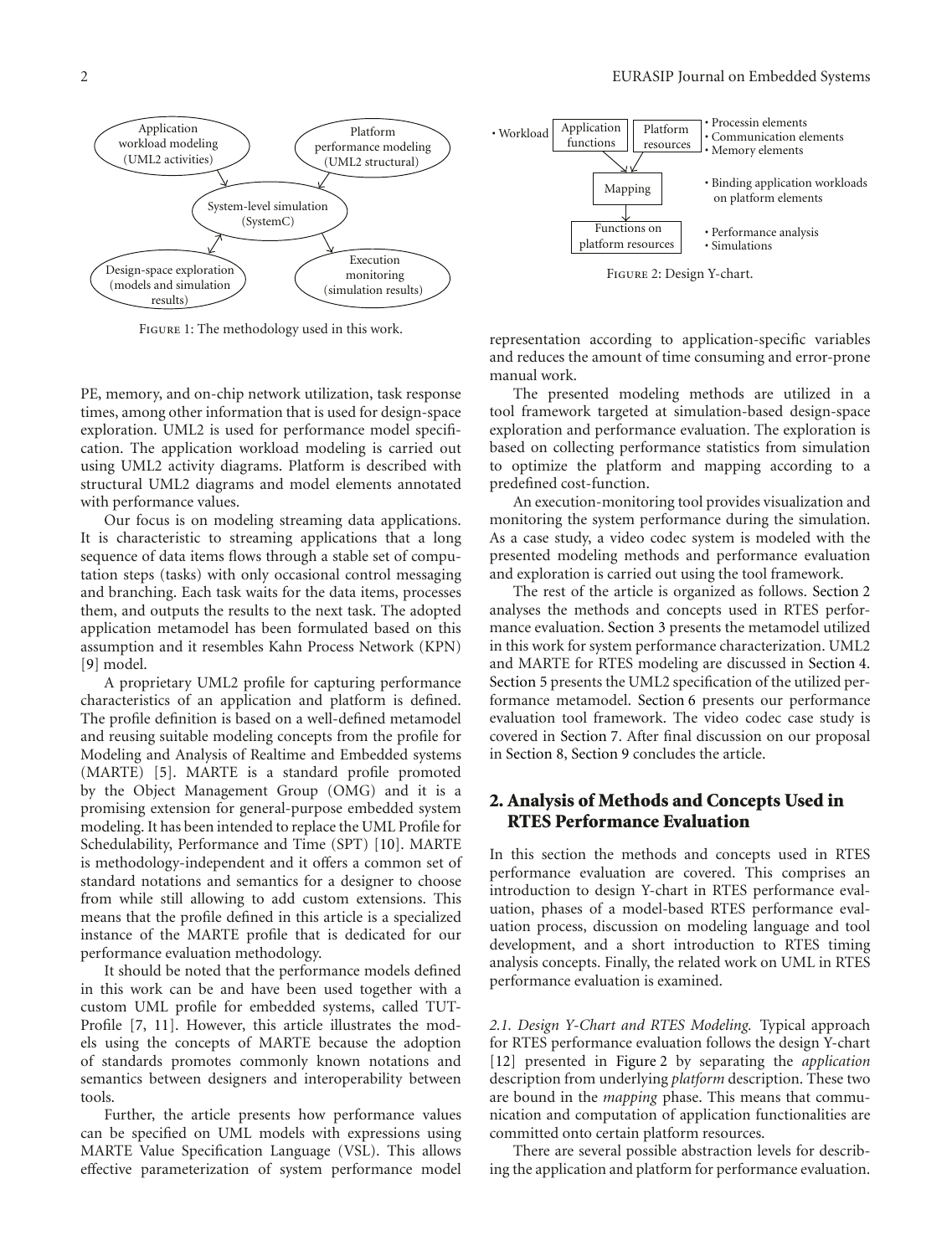One possibility is to utilize abstract specifications. This means that application workload and performance of the platform resources are represented symbolically without needing detailed executable descriptions.

Application *workload* is a quantity which informs how much capacity is required from the underlying platform components to execute certain functionality. In model-based performance evaluation the workloads can be estimated based on, for example, standard specifications, prior experience from the application domain, or available processing capacity. Legacy application components, on the other hand, can be profiled and performance models of these components can be evaluated together with the models of components yet to be developed.

In addition to computational demands, communication demands between application parts must be considered. In practice, the communication is realized as data messages transmitted between real-time operating system (RTOS) threads or between processing elements over an on-chip communication network. Shared buses and Network-on-Chip (NoC) links and routers perform scheduling for transmitted data packets in an analogous way as PEs execute and schedule computational tasks. Moreover, inter-PE communication can be alternatively performed using a shared memory. The performance characteristics of memories as well as their utilization play a major role in the overall system performance. The impact of computation, communication, and storage activities should all be considered in systemlevel analysis to enable successful performance evaluation of a modern SoC.

*2.2. Model-Based RTES Performance Evaluation Process.* RTES performance evaluation process must follow disciplined steps to be effective. From SoC designer's perspective, a generic performance evaluation process consists of the following steps. Some of the concepts of this and the next subsection have been reused and modified from the work in [13]:

- (1) selection of the evaluation techniques and tools,
- (2) measuring, profiling, and estimating workload characteristics of application and determining platform performance characteristics by benchmarking, estimation, and so forth,
- (3) constructing system performance model,
- (4) measuring, executing, or simulating system performance models,
- (5) interpreting, validating, monitoring, and backannotating data received from previous step.

The selection of the evaluation techniques and tools is the first and foremost step in the performance evaluation process. This phase includes considering the requirements of the performance analysis and availability of tools. It determines the modeling methods used and the effort required to perform the evaluation. It also determines the abstraction level and accuracy used. All further steps in the process are dependent on this step.

The second step is performed if the system performance model requires initial data about application task workloads or platform performance. This is based on profiling, specifications, or estimation. The application as well as platform may be alternatively described using executable behavioral models. In that case, such additional information may not be needed as all performance data can be determined during system model execution.

The actual system model is constructed in the third step by a system architect according to defined metamodel and model representation methods. Gathered initial performance data is annotated to the system model. The annotation of the profiling results can also be accelerated by combining the profiling and back-annotation with automation tools such as [14].

After system modeling, the actual analysis of the model is carried out. This may involve several *model transformations*, for example, from UML to SystemC. The analysis methods can be classified into dynamic and static methods [8]. Dynamic methods are based on executing the system model with simulations. Simulations can be categorized into *cycle-accurate* and *system-level* simulations. Cycle-accurate simulation means that the timing of system behavior is defined by the precision of a single clock cycle. Cycleaccuracy guarantees that at any given clock cycle, the state of the simulated system model is identical with the state of the real system. System-level simulation uses higher abstraction level. The system is represented at IP-block level consisting coarse grained models of processing, memory, and communication elements. Moreover, the application functionality is presented by coarse-grained models such as interacting tasks.

Static (or analytic) methods are typically used in early design-space exploration to find different corner cases. Analytical models cannot take into consideration sporadic effects in the system behavior, such as aperiodic interrupts or other aperiodic external events. Static models are suited for performance evaluation when deterministic behavior of the system is accurate enough for the analysis.

Static methods are faster and provide significantly larger coverage of the design-space than dynamic methods. However, static methods are less accurate as they cannot take into account dynamic performance aspects of a multiprocessor system. Furthermore, dynamic methods are better suited for spotting delayed task response times due to blocking of shared resources.

Analysing, measuring, and executing the system performance models produces usually a massive amount of data from the modeled system. The final step in the flow is to select, interpret, and exploit the relevant data. The selection and interpretation of the relevant data depends on the purpose of the analysis. The purpose can be early design-space exploration, for example. In that case, the flow is usually iterative so that the results are used to optimize the system models after which the analysis is performed again for the modified models. In dynamic methods, an effective way of analysing the system behavior is to visualize the results of simulation in form of graphs. This helps the designer to efficiently spot changes in system behavior over time.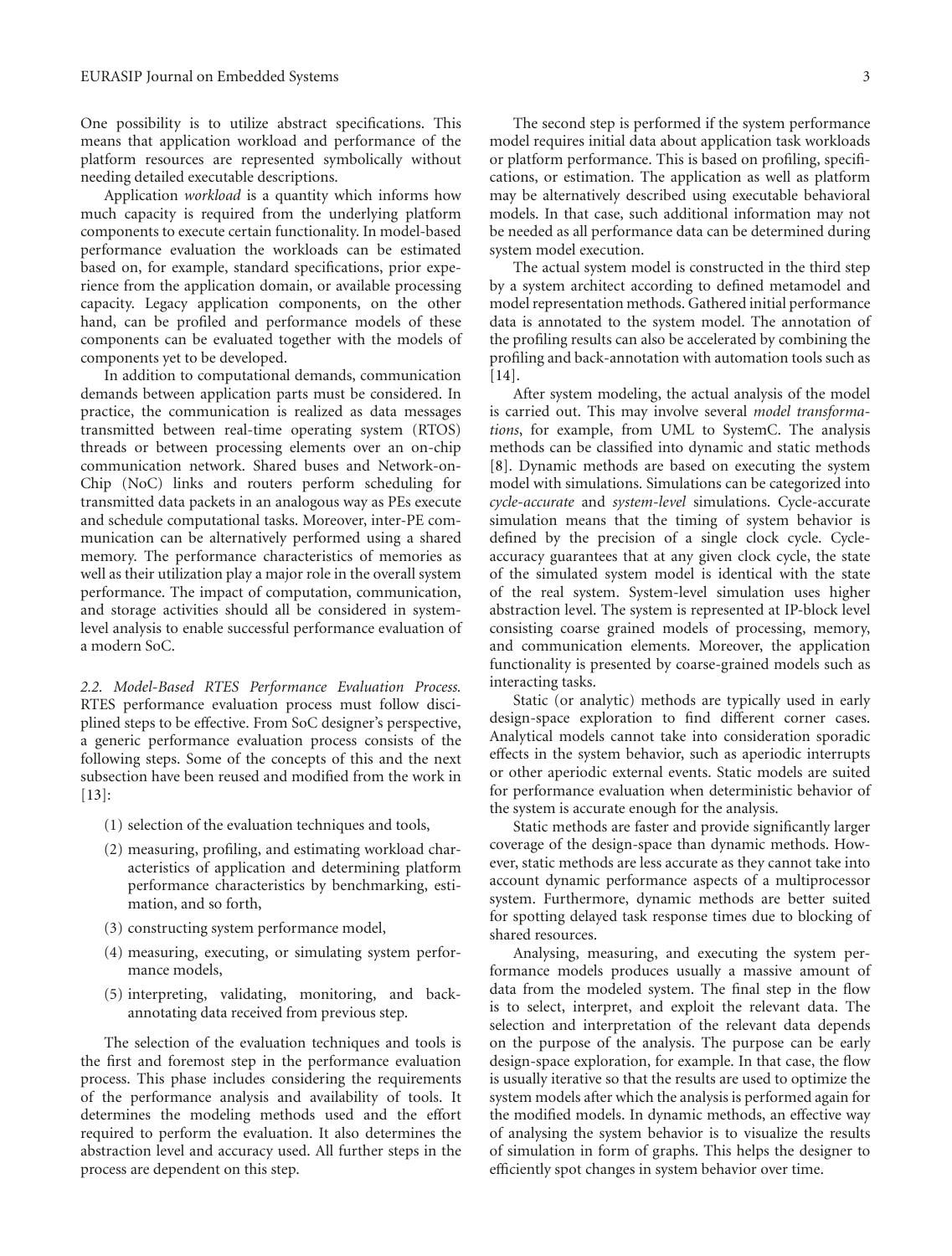*2.3. Modeling Language and Tool Development.* SoC designers typically utilize predefined modeling languages and tools to carry out the performance evaluation process. On the other hand, language and tool developers have their own steps to provide suitable evaluation techniques and tools for SoC designers. In general they are as follows:

- (1) formulation of metamodel,
- (2) developing methods for model representation and capturing,
- (3) developing analysis tools according to selected modeling methods.

The formulation of the metamodel requires very similar kind of consideration on the objectives of the performance analysis as the selection of the techniques and tools by SoC designers. The created metamodel determines the effort required to perform the evaluation as well as the abstraction level and accuracy used. In particular, it defines whether the system performance model can be executed, simulated, or statically analysed.

The second step is to define how the model is captured by a designer. This phase includes the selection or definition of the modeling language (such as UML, SystemC or a custom domain-specific language). The selection of notations also requires transformation rules defined between the elements of the metamodel and the elements of the selected description language. In case of UML2, the metamodel concepts are mapped to UML2 metaclasses, stereotyped model elements, and diagrams.

We want to emphasize the importance of performing these first two steps exactly in this order. The definition of the metamodel should be performed independently from the utilized modeling language and with full concentration on the primary objectives of the analysis. The selection of the modeling language should not alter the metamodel nor bias the definition of it. Instead, the modeling language and notations should be tailored for the selected metamodel, for instance, by utilizing extension mechanisms of the UML2 or defining completely new domain-specific language. The reason for this is that model notations contribute only to presentational features. Model semantics truly determine whether the model is usable for the analysis. Nevertheless, presentational features determine the feasibility of the model for a human designer.

The final step is the development of the tools. To provide efficient evaluation techniques, the implementation of the tools should follow the created metamodel and its original objectives. This means that the original metamodel becomes the foundation of the internal metamodel of the tools. The system modeling language and tools are linked together with model transformations. These transformations are used to convert the notations of the system modeling language to the format understood by the tools, while the semantics of the model is maintained.

*2.4. RTES Timing Analysis Concepts.* A typical SoC contains heterogeneous processing elements executing complex application tasks in parallel. The timing analysis of such a

system requires abstraction and parameterization of the key concerns related to resulting performance.

Hansson et al. define concepts for RTES timing analysis [15]. In the following, a short introduction to these concepts is given.

Task *execution time te* is the time in which (in clock cycles or absolute time) a set of sequential operations are executed undisturbed on a processing element. It should be noted that the term *task* is here considered more generally as a sequence of operations or actions related to single-threaded execution, communication, or data storing. The term thread is used to denote typical schedulable object in an RTOS. profiling the execution time does not consider background activities in the system, such as RTOS thread pre-emptions, interrupts, or delays for waiting a blocked shared resource. The purpose of execution time is to determine how much computing resources is required to execute the task. Task *response time*  $t_r$ , on the other hand, is the actual time it takes from beginning to the end of the task in the system. It accounts all interference from other system parts and background activities.

Execution time and response time can be further classified into *worst case* (wc), *best case* (bc), and *average case* (ac) times. Worst case execution time  $t_{\text{wce}}$  is the worst possible time the task can take when not interfered by other system activities. On the other hand, worst case response time  $t_{\text{wcr}}$  is the worst possible time the task may take when considering the worst case scenario in which other system parts and activities interfere its execution. In multimedia applications that require streaming data processing, the worst case and average case response times are usually the ones needed to be analysed. However, in some hard real-time systems, such as a car air bag controller, also the best case response time  $(t<sub>bcr</sub>)$  may be as important as the  $t<sub>wcr</sub>$ . Average case response time is usually not so significant. Jitter is a measure for time variability. For a single task, jitter in execution time can be calculated as  $\Delta t_e = t_{\text{wce}} - t_{\text{bce}}$ . Respectively, jitter in response time can be calculated as  $\Delta t_r = t_{\text{wce}} - t_{\text{bcr}}$ .

It is assumed that the execution time is constant for a given task-PE pair. It should be noted that in practice the execution time of a function may vary depending on the processed data, for example. For these kinds of functions the constant task execution time assumption is not valid. Instead, different execution times of such functions should be modeled by selecting a suitable value to characterize it (e.g., worst or average case) or by defining separate tasks for different execution scenarios. As opposed to execution time, response time varies dynamically depending on the task's surrounding system it is executed on. The response time analysis must be repeated if

- (1) mapping of application tasks is changed,
- (2) new functionalities (tasks) are added to the application,
- (3) underlying execution platform is modified,
- (4) environment (stimuli from outside) changes.

In contrast, a single task execution time does not have to be profiled again if the implementation of the task is not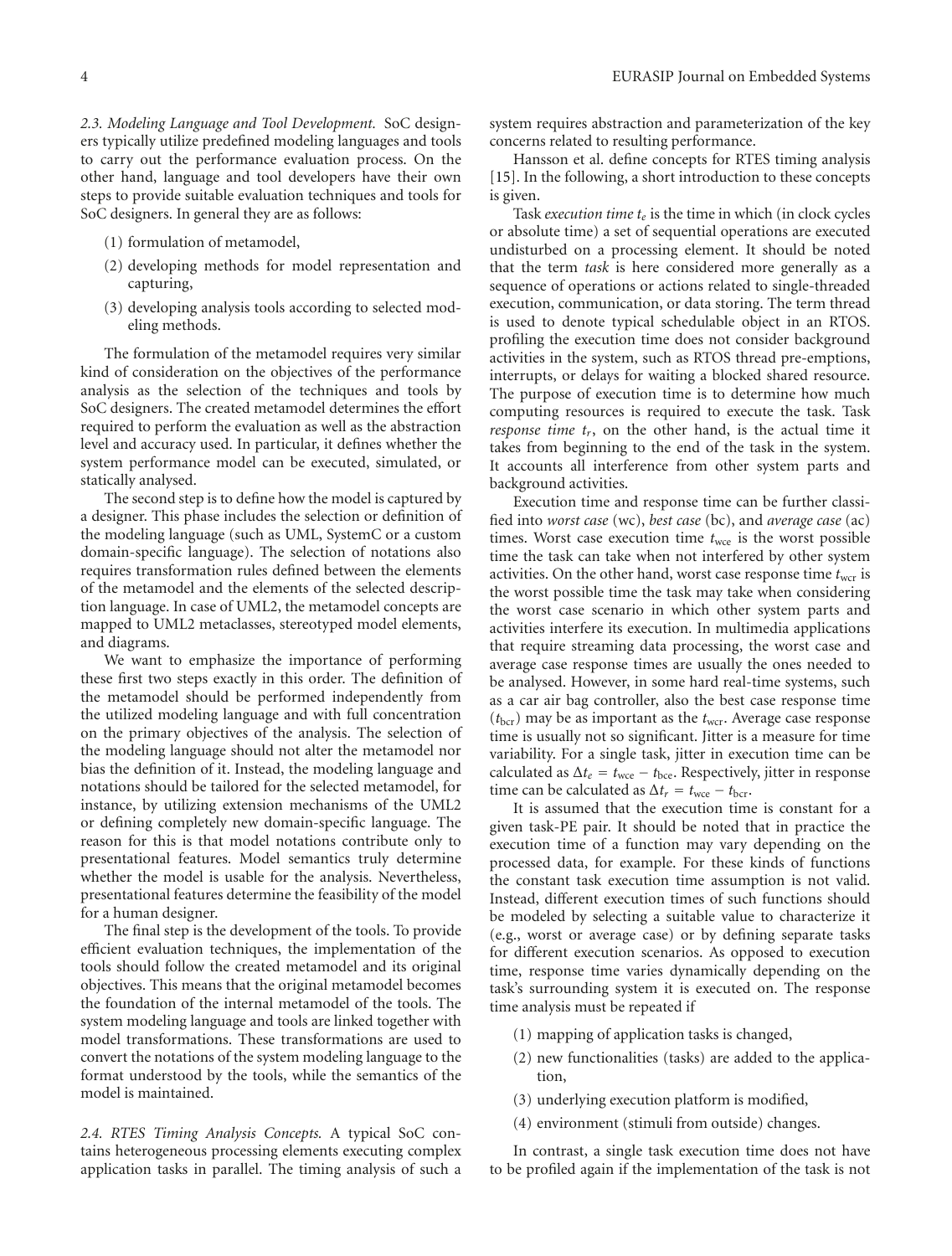changed (e.g., due to optimization) assuming that the PE on which the profiling was carried out is not changed. If the PE executing is changed and the profiling uses absolute time units, then a reprofiling is needed. However, this can be avoided by utilizing PE-neutral parameters, such as number of operation, to characterize the execution load of the task. Other possibility is to represent processing element performances using a relative speed factor as in [16].

In multiprocessor SoC performance evaluation, simulating the profiled or estimated execution times (or number of operations) of tasks on abstract HW resource models is an effective way of observing combined effects of task execution times, mapping, scheduling, and HW platform parameters on resulting task response times, response time jitters, and processing element utilizations.

Timing requirements of SoC functions are compared against estimated, simulated, or measured response times. It is typical that timing requirements are given as combined response times of several individual tasks. This is naturally completely dependent on the granularity used in identifying individual tasks. For instance, a single WLAN data transmission task could be decomposed into data processing, scheduling, and medium access tasks. Then examining if the timing requirement of a single data transmission is met requires examining the response times of the composite tasks in an additive manner.

*2.5. On UML in Simulation-Based RTES Performance Evaluation.* Related work has several static and dynamic methods for performance evaluation of parallel computer systems. A comprehensive survey on methods and tools used for design-space exploration is presented in [8]. Our focus is on dynamic methods and some of the closest related research to our work are examined in the following.

Erbas et al. [17] present a system-level modeling and simulation environment called Sesame, which aims at efficient design space exploration of embedded multimedia system architectures. For application, it uses KPN for modeling the application performance with a high-level programming language. The code of each Kahn process is instrumented with annotations describing the application's computational actions, which allows to capture the computational behavior of an application. The communication behavior of a process is represented by reading from and writing to FIFO channels. The architecture model simulates the performance consequences of the computation and communication events generated by an application model. The timing of application events are simulated by parameterizing each architecture model component with a table of operation latencies. The simulation provides performance estimates of the system under study together with statistical information such as utilization of architecture model components. Their performance metamodel and approach has several similarities with ours. The biggest differences are in the abstraction level of HW communication modeling and visualization of the system models and performance results.

Balsamo and Marzolla [18] present how UML use case, activity and deployment diagrams can be used to derive

performance models based on multichain and multiclass Queuing Networks. The UML models are annotated according to the UML Profile for Schedulability, Performance and Time Specification [10]. This approach has been developed for SW architectures rather than for embedded systems. No specific tool framework is presented.

Kreku et al. [19] propose a method for simulationbased RTES performance evaluation. The method is based on capturing application workloads using UML2 statemachine descriptions. The platform model is constructed from SystemC component models that are instantiated from a library. Simulation is enabled with automatic C++ code generation from UML2 description, which makes the application and platform models executable in a SystemC simulator. Platform description provides dedicated abstract services for application to project its computational and communicational loads on HW resources. These functions are invoked from actions of the state-machines. The utilization of UML2 state-machine enables efficiently capturing the control structures of the application. This is a clear benefit in comparison to plain data flow graphs. The platform services can be used to represent data processing and memory accesses. Their method is well suited for control-intensive applications as UML state-machines are used as the basis of modeling. Our method targets at modeling embedded streaming data applications with less effort required in modeling using UML activity diagrams.

Madl et al. [20] present how distributed real-time embedded systems can be represented as discrete event systems and propose an automated method for verification of dense time properties of such systems. The model of computation (MoC) is based on tasks connected with channels. Tasks are mapped onto machines that represent computational resources of embedded HW.

Our performance evaluation method is based on executable streaming data application workload model specified as UML activity diagrams and abstract platform performance model specified in composite structure diagrams. In comparison to related work, this is the first proposal that defines transformation between UML activity diagrams and streaming data application workload models and successfully adopts it for embedded RTES performance evaluation.

## **3. Performance Metamodel for Streaming Data Embedded Systems**

The foundations of the performance metamodel defined in this work is based on the earlier work on *Model of Computation (MoC) for architecture exploration* described in [21]. We introduce storage tasks, storage elements, and timing constraints as new features. The metamodel definition is given using mathematical equations and set theory. Another alternative would be to utilize Meta Object Facility (MOF) [22]. MOF is often used to define the metamodels from which UML profiles are derived as the model elements and notations of MOF are a subset of UML model elements. Next, detailed formulation of the performance metamodel is carried out.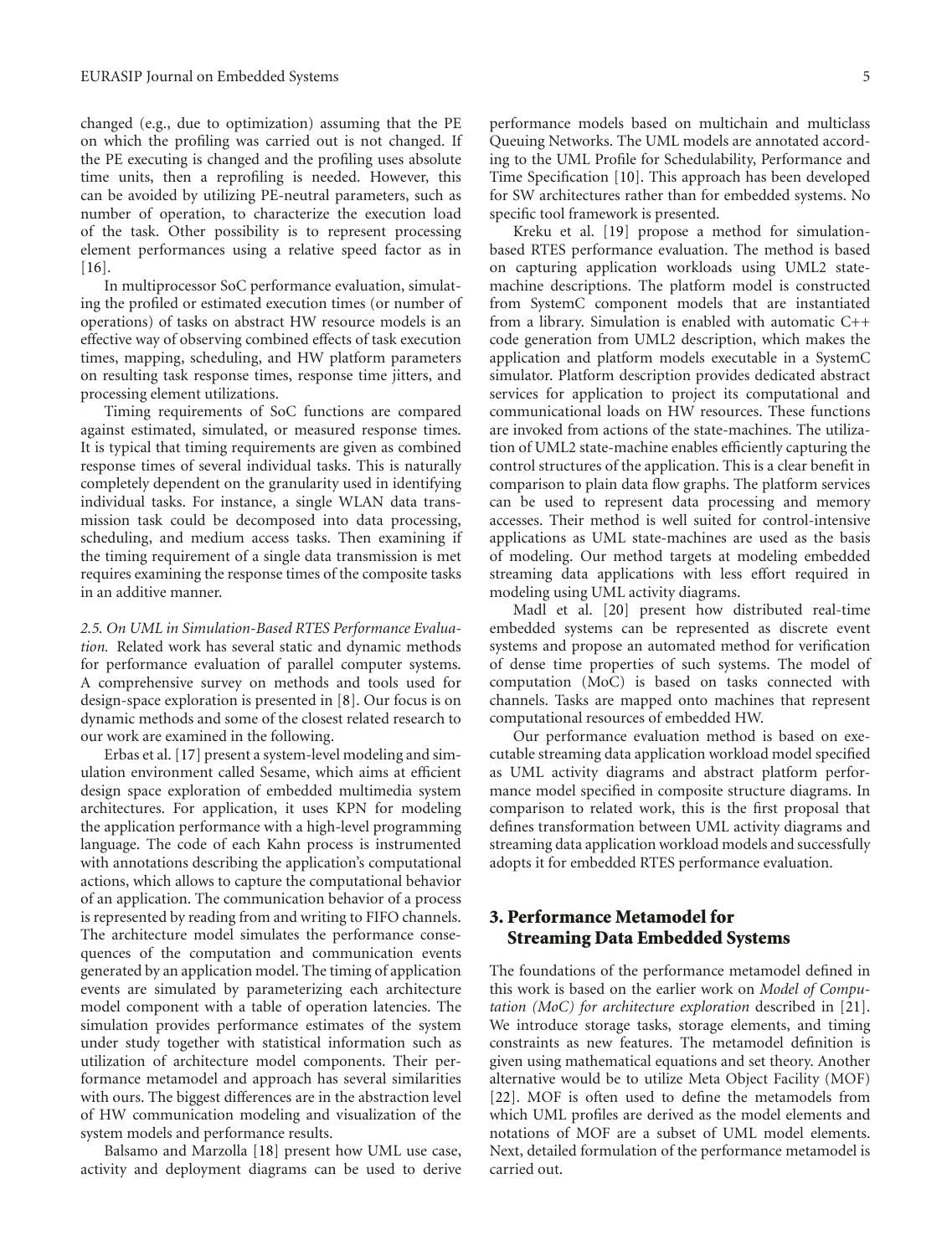*3.1. Application Performance Metamodel.* Application *A* is defined as a tuple

$$
A = (T, \Delta, E, \text{TC}), \tag{1}
$$

where *T* is a set of tasks,  $\Delta$  is a set of channels, *E* is a set of external events (or timers), and TC is a set of timing constraints. Tasks are further categorized to sets of execution tasks  $T_e$  and storage tasks  $T_s$ , so that

$$
T = \{T_e \cup T_s\}.
$$
 (2)

Channels combine tasks and carry tokens between them. A single channel  $\delta \in \Delta$  is defined as

$$
\delta = (\tau_{\rm src}, \tau_{\rm end}, E_{\rm buf}), \tag{3}
$$

where  $\tau_{src} \in T$  is task that emits tokens to the channel,  $\tau_{end} \in$ *T* task that consumes tokens, and  $E_{\text{buf}}$  is the set of buffered tokens in the channel. Tokens in channels represent the *flow of control* as well as *flow of data* in the application. A token carries certain amount of data from task to another. This has two impacts. First, the load on the communication medium for the time of the transfer. Second, the execution load when the next task is triggered after reception. Latter enables data amount-dependent dynamic variations in execution of application tasks. Similar to traditional KPN model, channels between tasks (or processes) are uni-directional, unbounded FIFO buffers and tasks use a blocking read as a synchronization mechanism.

A task  $\tau \in T$  is defined as

$$
\tau = (S, ec, F, \Delta_1, \Delta_2), \tag{4}
$$

where  $S \in \{Run, Ready, Wait, Free\}$  is the *state* of the task, ec ∈ {**N**<sup>+</sup> ∪ {0}} is the *execution counter* that is incremented by one each time the task is fired, and *F* is a set firing rules of which definition depends on the type of the task. However  $\Delta$ ! is the set of *incoming channels* to the task and  $\Delta$ ? is the set of *outgoing channels*. *Incoming channels* of task *τ* are defined as

$$
\Delta_!^{\tau} = \{ \delta \in \Delta \mid \tau_{end} = \tau \}, \tag{5}
$$

whereas *outgoing channels* have definition

$$
\Delta_i^{\tau} = \{ \delta \in \Delta \mid \tau_{\rm src} = \tau \}.
$$
 (6)

Firing rule  $f_c \in F_c$  for a computational task is a tuple

$$
f_c = (\text{tc}, O_{\text{int}}, O_{\text{float}}, O_{\text{mem}}, \Delta_{\text{out}}), \tag{7}
$$

where tc is a task trigger condition. O<sub>int</sub>, Ofloat, and O<sub>mem</sub> represent the computational complexity of the task in terms of amounts of integer, floating point, and memory operations required to be computed. Subset  $Δ_{out} ⊂ Δ$ ? determine the set of outgoing channels where tokens are transmitted when the task is fired. Firing rule  $f_s \in F_s$  for a storage task is a tuple

$$
f_s = (tc, O_{rd}, O_{wr}, \Delta_{out}),
$$
\n(8)

where O<sub>rd</sub> and O<sub>wr</sub> are the amounts of read and write operations associated to a single storage task. Correspondingly to execution task, *tc* is task trigger condition and  $\Delta_{out} \subset \Delta$ ? is the set of outgoing channels. A task trigger condition is defined as

$$
tc = (\Delta_{in}, depend, T_{ec}, \phi_{ec}),
$$
 (9)

where  $\Delta_{\text{in}} \subset \Delta_!^{\tau}$  is the set of required incoming transitions to trigger the task  $\tau$  and depend  $\in$  {Or, And} determines the dependency type from incoming transitions. *T*ec is execution count modulo period and *φ*ec is execution count modulo phase. They can be used to restrict the firing of the task to certain execution count values, so that the task is fired if

$$
ec mod \phi_{ec} = 0 when ec < T_{ec},
$$
  
ec mod  $(T_{ec} + \phi_{ec}) = 0$  when ec  $\geq T_{ec}.$  (10)

*3.2. External Events and Constraints.* External events model the environment of the application feeding input data to the task graph, such as packet reception from WLAN radio or image reception from an embedded camera. External event  $e \in E$  is a tuple

$$
e = \left(\text{type}, t_{\text{per}}, \delta_{\text{out}}\right),\tag{11}
$$

where type  $\in$  {Oneshot, Periodic} determines whether the event is fired once or periodically.  $t_{\text{per}}$  is the absolute time or period when the event is triggered, and  $\delta_{\text{out}}$  is the channel where events are fed.

A path  $p$  is a finite sequence of consecutive tasks. Thus, if *n* ∈ {**N**<sup>+</sup> ∪ {0}} is the total number of tasks in the path, then *p* is defined as n-tuple

$$
p = (x_1, x_2, x_3, \dots, x_n), \quad \forall x : x \in \{T \cup \Delta\}.
$$
 (12)

A timing constrain  $t_c \in \text{TC}$  is defined

$$
t_c = (p, t_{\text{wcr}}^{\text{req}}, t_{\text{bcr}}^{\text{req}}), \tag{13}
$$

in which *p* is a consecutive path of tasks and channels and *t*<sup>req</sup> and *t*<sup>feq</sup> are the required worst-case response time and best case response time for the *p* to be completed after the first element of *p* has been triggered.

*3.3. Platform Performance Metamodel.* The HW platform is a tuple

$$
P_{\rm HW} = (C, L), \tag{14}
$$

in which *C* is a set of platform components and *L* is a set of communication links connecting components. Components are further divided into sets of processing elements PE, storage elements SE, and to a single communication element ce in such a manner that

$$
C = (PE \cup SE \cup ce). \tag{15}
$$

Links *L* connect processing and storage elements to the communication element ce. The ce carries out the required data exchange between PEs and SEs.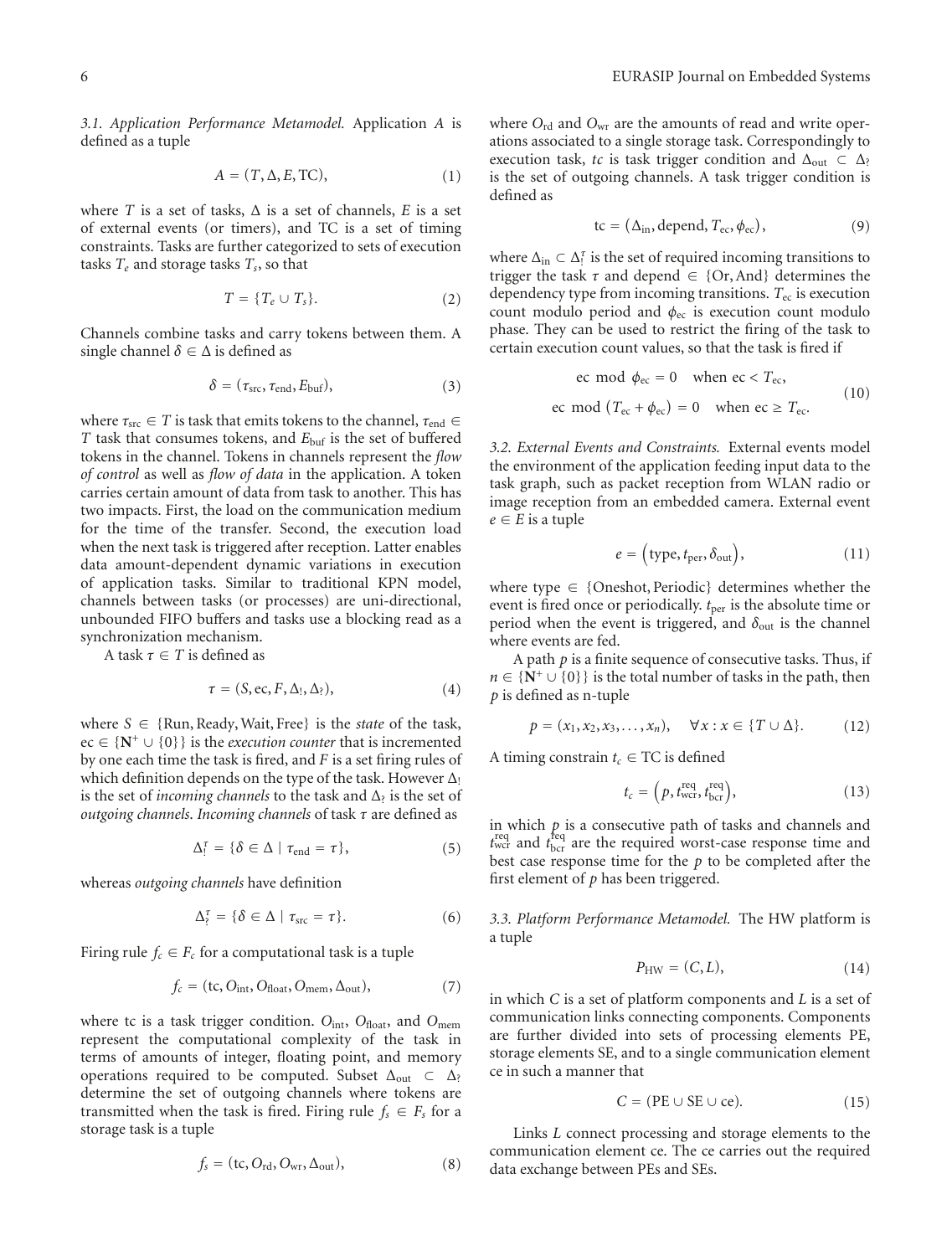

Figure 3: Example performance model.

A processing element  $pe \in PE$  is defined as

$$
pe = (f_{op}, P_{int}, P_{float}, P_{mem}), \t(16)
$$

in which  $f_{\text{op}}$  is the operating frequency,  $P_{\text{int}}$ ,  $P_{\text{float}}$ ,  $P_{\text{mem}}$ describe the performance indices of the PE in terms of executing integer, floating, and memory operations, respectively. If a task has operational complexity *O* (of some of the three types) and the PE it is mapped on has corresponding performance index *P* and frequency *f*op then task execution time can be calculated with

$$
t_e = \frac{O}{P \cdot f_{\rm op}}.\tag{17}
$$

Storage element se  $\in$  SE is defined as

$$
\text{se} = \left(f_{\text{op}}, P_{\text{rd}}, P_{\text{wr}}\right),\tag{18}
$$

in which  $P_{\text{rd}}$  and  $P_{\text{wr}}$  are performance indices for reading and writing from and to storage element. The time which it takes to read or write to the storage is calculated in the same manner as in  $(17)$ .

The communication element ce has definition

$$
\text{ce} = \left(f_{\text{op}}, P_{\text{tx}}\right),\tag{19}
$$

where  $P_{\text{tx}}$  is the performance index for transmitting data. If a token carries *n* bits of data using the communication element then the time of the transfer can be calculated as

$$
t_{\rm tx} = \frac{n}{P_{\rm tx} \cdot f_{\rm op}}.\tag{20}
$$

*3.4. Metamodel for Functionality Mapping.* The mapping *M* binds application load characteristics (tasks and channels) to platform resources. It is defined as

$$
M = \{M_e \cup M_s\},\tag{21}
$$

where  $M_e$  =  $(m_{e1}, m_{e2}, m_{e3}, \ldots, m_{en})$  is a set of mappings of execution tasks to processing elements,  $M_s$  =  $(m_{s1}, m_{s2}, m_{s3}, \ldots, m_{sn})$  mappings of storage tasks to storage elements. In general, a mapping  $m \in M$  is defined as 2tuple (task, platform element). For instance, execution task mapping is defined as

$$
m = (\tau_e, \text{pe}), \quad \tau_e \in T_e \land \text{pe} \in \text{PE.}
$$
 (22)

Each task is mapped only onto one platform element and several tasks can be mapped onto a single platform element. Events are not mapped to any platform element. The mapping of channels onto communication element is not explicitly modeled. Instead, they are implicitly mapped onto the single communication element that interconnects processing and storage elements.

*3.5. Example Model.* Figure 3 visualizes the primary concepts of our metamodel with a simple example. There are five execution tasks  $\tau_{e0} - \tau_{e4}$  and a single storage task  $\tau_{s0}$  combined together with six channels  $\delta_0$ – $\delta_5$ . Two external events  $e_0$  and *e*<sup>1</sup> are feeding the task graph with tokens. Computation tasks are mapped  $(m_0-m_3)$  onto three PEs and the single storage task is mapped (*m*4) onto the single storage element. All channels are implicitly mapped onto the single communication element and all inter-PE transfers are conducted by it.

#### **4. UML2 and the MARTE Profile**

UML has been traditionally used for specifying softwareintensive systems but currently it is seen as a promising language for developing embedded systems as well. Natively UML2 lacks some of the key concepts that are crucial for embedded systems such as quantifiable notion of time, nonfunctional properties, embedded execution platform, and mapping of functionality. However, the language has extension mechanisms that can be used for tailoring the language for desired domains. One of such mechanisms is to use profiles that add custom semantics to be used with the set of model elements offered by the language itself. Profiles are defined with stereotype extensions, tag definitions, and constraints. Stereotypes give new semantics to existing UML2 metaclasses. Tagged values are attributes of a stereotype that are used to further specify the stereotyped model element. Constraints limit the meta -model by defining how model elements can be used.

One model element can have multiple stereotypes. Consequently it gets all the properties, tagged values, and constraints of those stereotypes. For example, a PE may have different stereotypes for defining its performance characteristics and its power consumption characteristics. The separation of concerns (one stereotype for one purpose) when defining profiles is recommended to keep the set of model elements concise for a designer.

*4.1. Utilized MARTE Architecture.* In this work, a subset of the MARTE profile is used as the foundation for creating our domain-specific modeling language for performance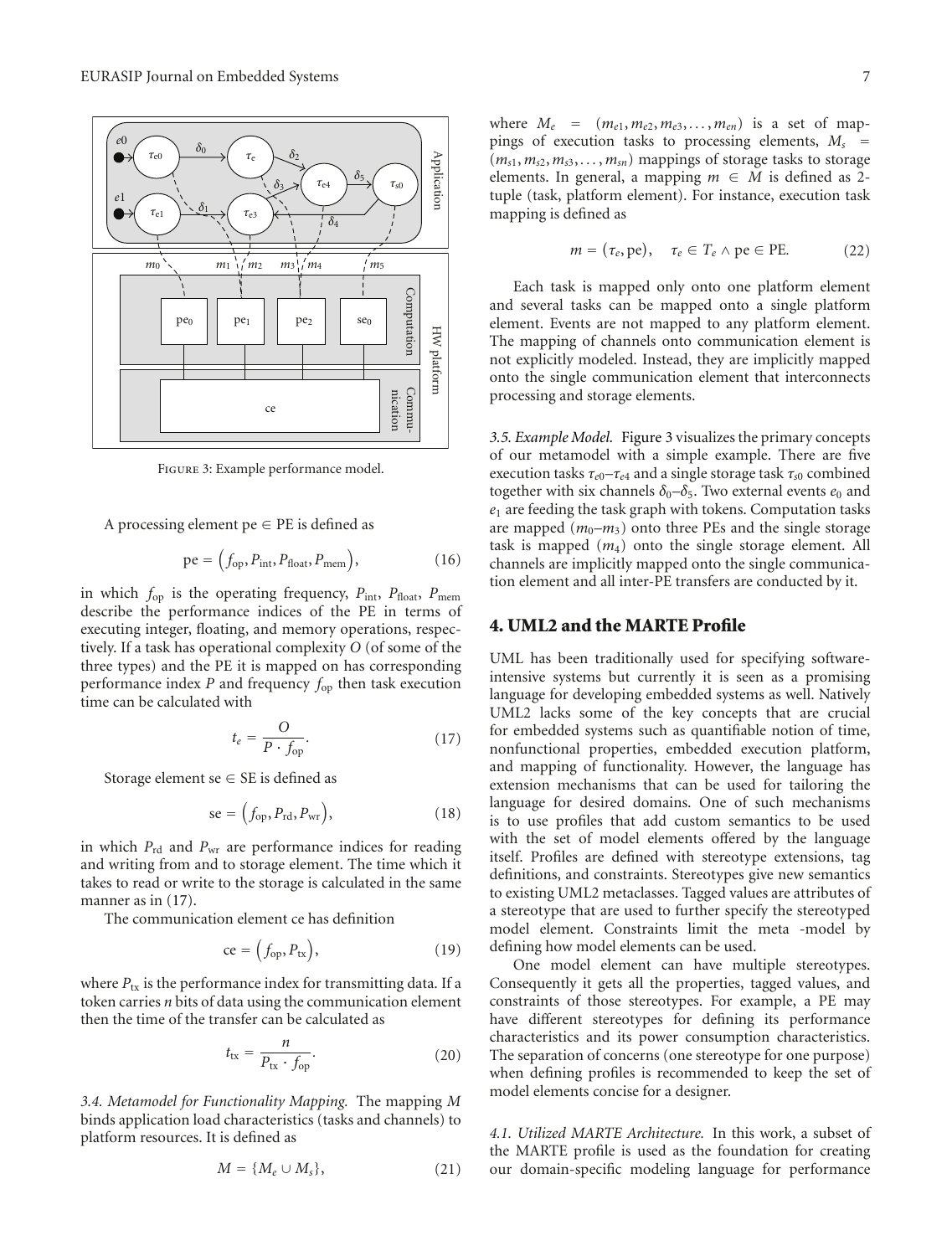

Figure 4: Utilized subprofiles of the MARTE profile and extensions for performance evaluation.

modeling. The concepts of the created performance evaluation metamodel are mapped to the stereotypes defined by MARTE. Thereafter, custom stereotypes with associated tag definitions for the rest of the metamodel concepts are defined.

Figure 4 presents the subprofiles of MARTE that are utilized in this work together with additional subprofiles for our performance evaluation concepts. The complete profile architecture of MARTE can be found in [5]. From MARTE foundations, stereotypes of the profile for nonfunctional properties (NFP) and allocation (Alloc) are used directly. The NFP profile is used for defining different measurement types for the custom stereotype extensions. Allocation subprofile contains suitable concepts for task mapping.

From MARTE design model, the HW resource modeling (HRM) profile is adopted to identify and give semantics to different types of HW elements. It should be noted that HRM profile has dependencies in other profiles in the foundations, such as *general resource modeling* (GRM) profile, but it is not included to the figure, since the stereotypes from there are not directly adopted.

The MARTE analysis model contains pre-defined packages that are dedicated for generic quantitative analysis modeling (GQAM), schedulability analysis modeling (SAM), and performance analysis modeling (PAM). MARTE profile specification defines that this analysis model can be extended for other domains as well, such as for power consumption. We do not utilize the pre-defined analysis concepts but define own extensions that implement the metamodel defined in Section 3. This is because the MARTE analysis packages have been defined according to their own metamodel that differs from ours. Although there are some similarities in the modeling concepts, we define dedicated stereotype extensions to allow as straightforward way of capturing the performance models as possible.

#### **5. Performance Model Specification in UML2**

The extension of modeling capabilities for our performance metamodel is specified by refining the elements of UML and MARTE with additional stereotypes. These stereotypes specify the performance characteristics of particular elements

to which they are applied to. The additional stereotypes are designed so that they can be used with other profiles similar to MARTE. The requirements for such profile is that it supports embedded HW modeling and a functionality mapping mechanism. As mentioned, the additional stereotypes have been successfully used also with the TUT-Profile. The defined stereotypes are, however, dependent on the nonfunctional property data types and measurement units defined by MARTE nonfunctional property and model library packages. These data types are used in tag definitions.

*5.1. Application Workload Model Presentation.* UML2 activity diagrams have been selected as the view for application workload models. The reasons for this are

- (i) activity diagrams are a natural view for presenting control and data flow between functional elements of the application,
- (ii) activity diagrams have enough expression power to present the application task network of the workload model,
- (iii) reuse of activity diagrams created for describing tasklevel behaviour becomes possible.

In the workload model, the *basic activities* are used as the level of detail in activity diagrams. UML2 basic activity is presented as a graph of actions and edges connecting them. Here, actions correspond to tasks *T* and edges to channels Δ. Basic activities allow modeling of control and data flow, but explicit forks and joins of control, as well as decisions and merges, are not supported [23]. Still, the expression power is adequate for our workload model.

Figure 5 presents the stereotype extensions for the application performance model. Workload of tasks *T* are presented as action nodes. In practice, these actions refer to certain UML2 behaviour, such as state-machine, activity, or function that are mapped onto HW platform elements.

Stereotypes *ExecutionWorkload* and *StorageWorkload* are applied to actions that represent execution tasks  $T_e$  and storage tasks *Ts*. The tag definitions for these stereotypes define other properties of the represented tasks, including trigger conditions, computational workload indices, and sent data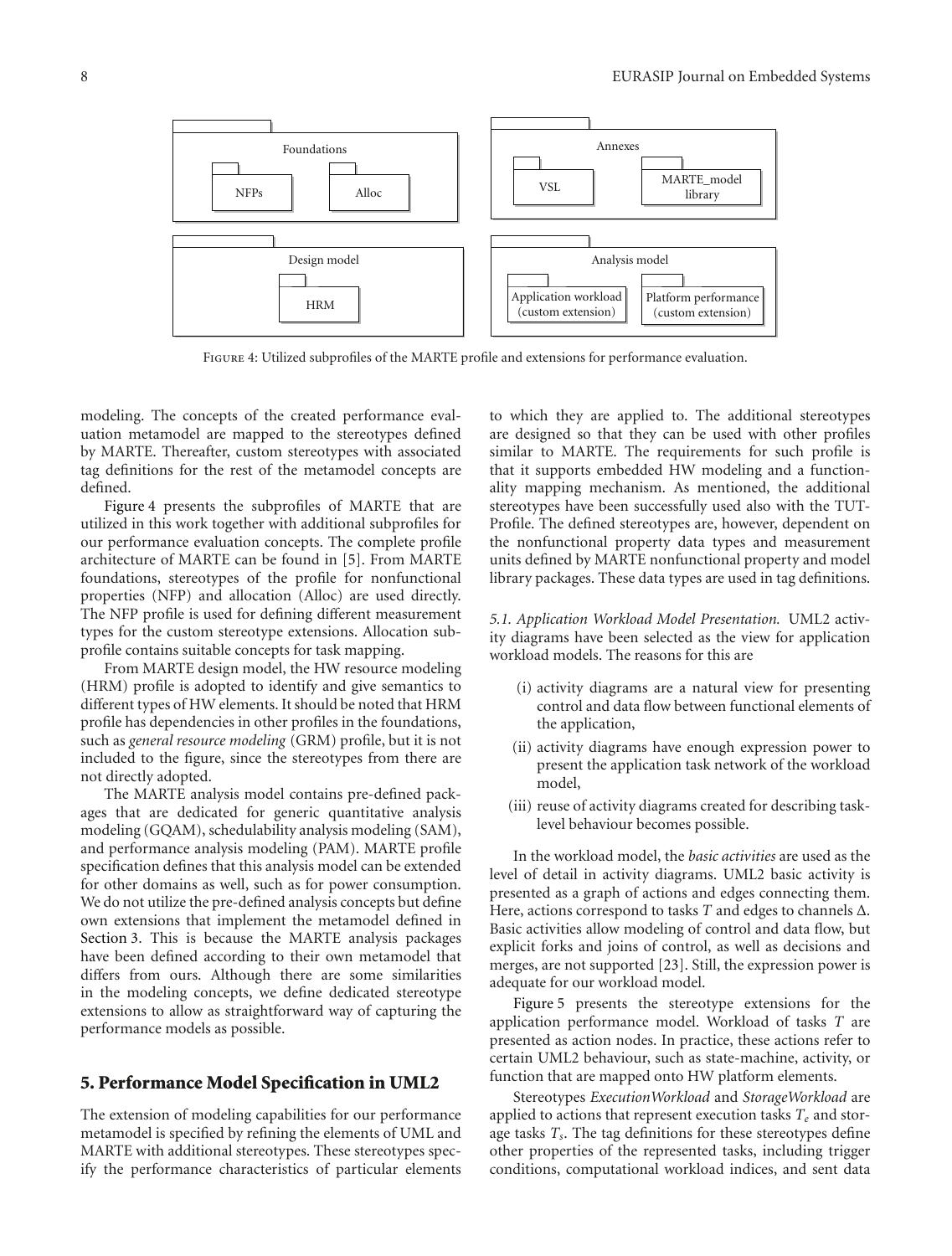

Figure 5: Stereotype extensions for application workload model.

tokens. The index of tagged value lists represent an individual trigger condition and its related actions (operations to be calculated, data to be sent to the next tasks) when the trigger condition is satisfied.

Action nodes are connected together using activity edges. This notation is used in our model presentation to represent a channel  $\delta \in \Delta$  between two tasks. The direction of the data flow in the channel is the same as the direction of the activity edge. The names of the channels are directly referenced as strings in trigger condition as well as in tagged values indicating outgoing channels.

An external event is presented as an action node stereotyped as *WorkloadEvent*. Such action has always a single outgoing channel that carries tokens to the task network. The top-level activity which defines a single complete workload model of the system is stereotyped as *WorkloadModel*.

Timing constraints are defined by applying the stereotype *ResponseTiming* for a single action or a complete activity and defining the response timing requirements in terms of worst and best case response times. The timing requirement for an activity is defined as the time it takes to execute the activity from its initial state to its exit state.

Figure 6 shows an example application workload model —our case study—in an activity diagram. There are ten execution tasks that are connected with edges that represent channels between the tasks. Actions on the left column (excluding the workload event) are tasks of the encoder, whereas actions on the right column are tasks of the

decoder. Tagged values indicating integer operations and send amounts are shown for each task. Other tagged values have been left out from the figure for simplicity. The trigger conditions for *PreProcessing* and *VLCDecoding* are defined so that they execute the operations in a loop. For example, *PreProcessing* task fires output tokens *Xres* <sup>∗</sup> *Y res/MBPixelSize* times to the channels *c2* and *c11* when data arrives from the incoming channel *c1*. This amount corresponds to the number of macroblocks in a single frame. Consecutive processing of this task is triggered by the incoming data token from the loop channel *c11*. The number of loop iterations for a single frame is thus the same as the number of macroblocks in one frame (*Xres* <sup>∗</sup> *Y res/MBPixelSize*). The trigger conditions for other tasks are defined so that they process the operations and send data to next process when a data token is arrived to their incoming channel. Send probability for all tasks and trigger conditions is 1*.*0. In this case sent data amounts are defined as expressions depending on the macroblock size, bits per pixel (BPP) value, and image resolution. The operation counts are set as constant values fixed for the utilized macroblock size. There is also a single periodically triggered workload event, that feeds the application workload network. Global parameters used in expressions are defined in upper right corner of the figure.

*5.2. Platform Performance Model Presentation.* The platform is modeled with stereotyped UML2 classes and class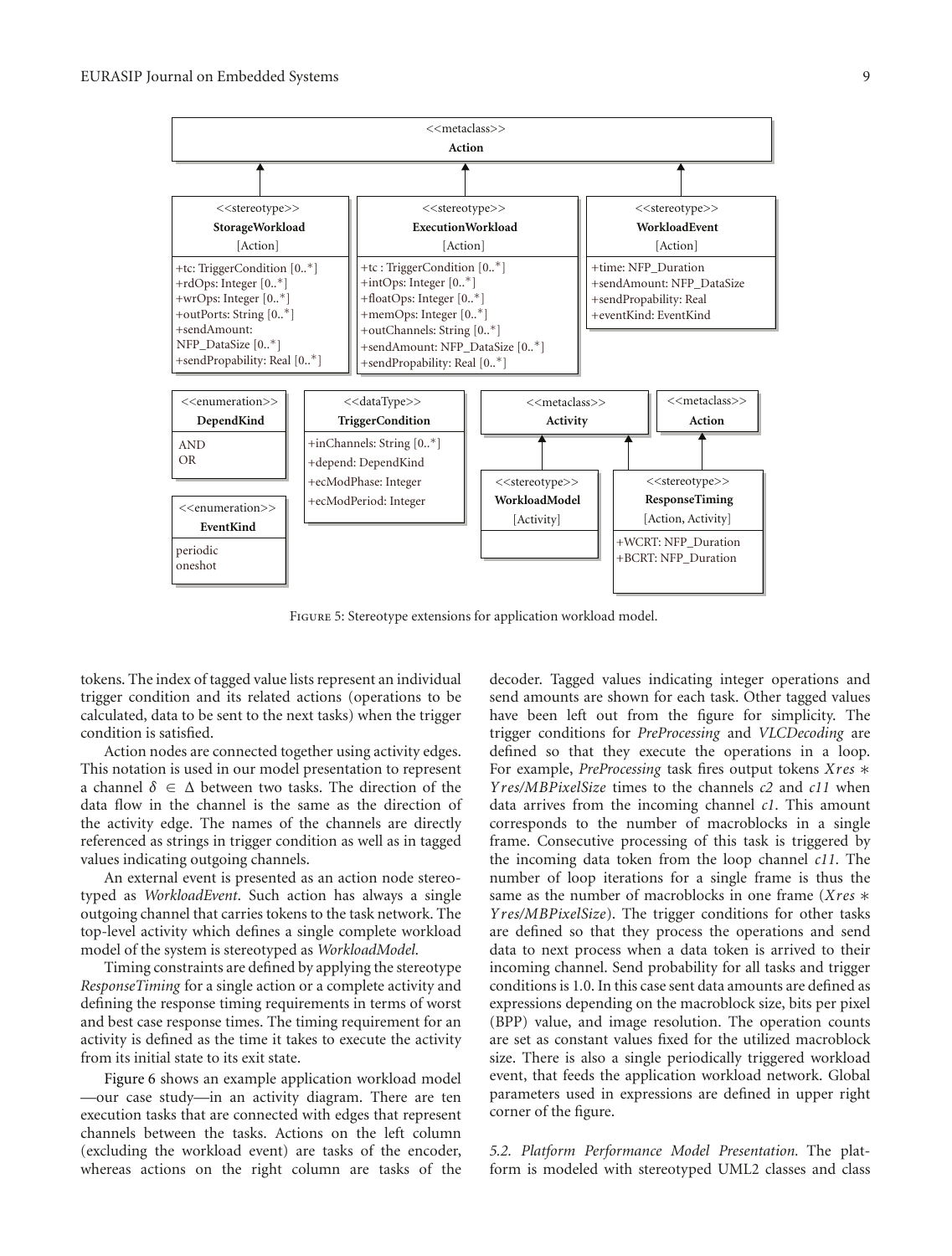

Figure 6: Example workload model in an activity diagram.

instances. Other alternative would be to use stereotyped UML nodes and node instances. Nodes and devices in deployment diagrams are the native way in UML to model coarse grained HW architecture that serves as the target to SW artifacts. Memory and communication resource modeling are not natively supported by UML2. Therefore, MARTE hardware resource modeling (HRM) package is utilized to classify different types of HW elements.

MARTE hardware resource modeling package offers several stereotypes for modeling embedded HW platform. The complete hardware resource model is divided into

*logical* and *physical* views. Logical view defines HW resources according to their functional properties whereas physical view defines their physical properties, such as area and power. The performance modeling does not require considering physical properties, and thus, only stereotypes related to the logical view are enough for our needs. Next, the stereotypes utilized from MARTE HRM to categorize different HW elements are discussed in detail.

*HW ComputingResource* is a generic MARTE stereotype that is used to represent elements in the HW platform which can execute application functionality. It can be specialized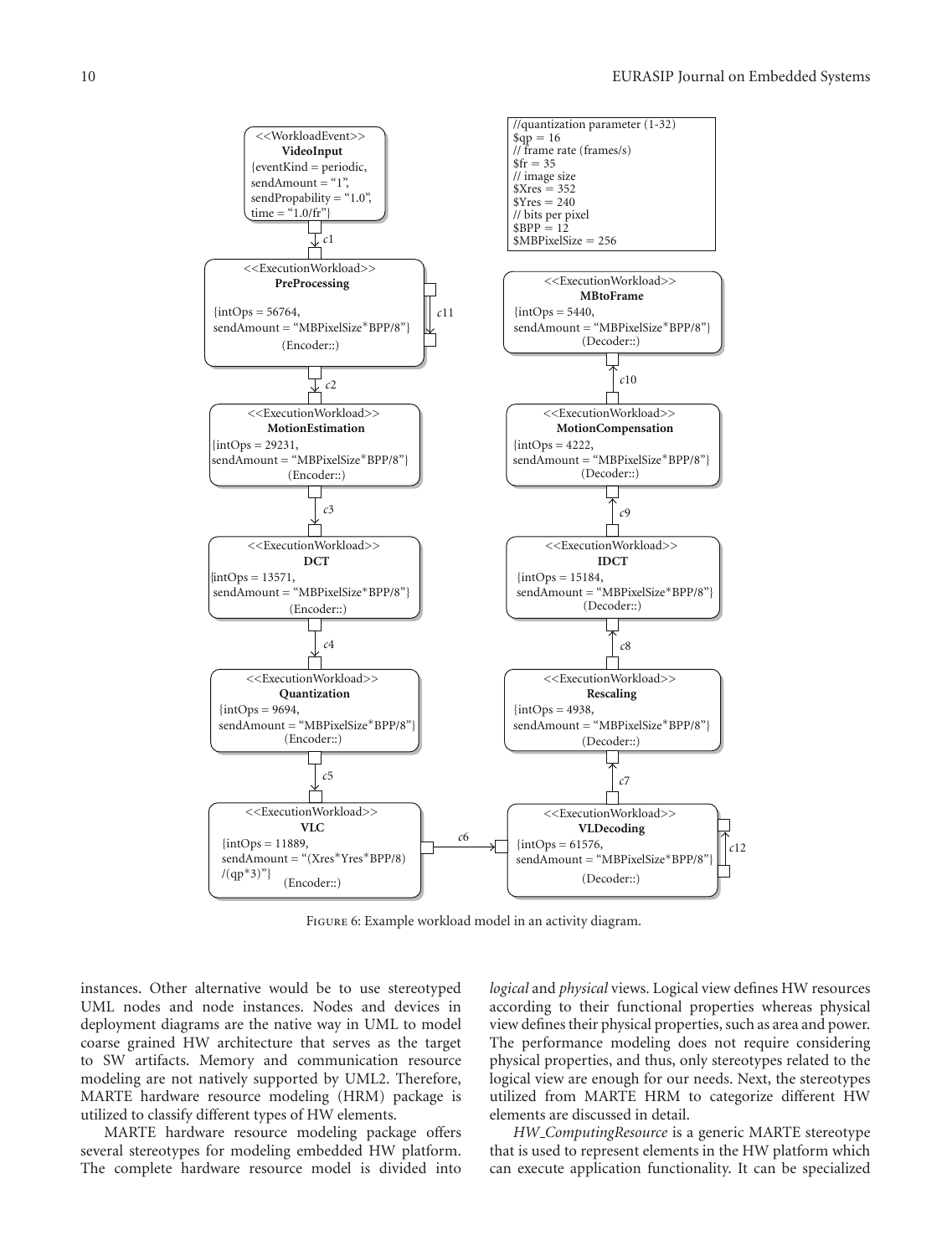

Figure 7: Stereotype extensions for HW platform performance.



Figure 8: Execution platform performance model.

to, for example, *HW Processor* to indicate its properties as a programmable computing resource. This stereotype or any of its inherited stereotypes is used to represent processing element pe  $\in$  PE.

*HW Memory* is a generic MARTE stereotype for resources that are capable of storing data. This stereotype and its inherited stereotypes, such as *HW RAM*, are used to represent storage element se  $\in$  SE.

Finally, generic MARTE stereotype *HW CommunicationResource* and its inherited stereotypes, such as *HW Bus*, are used to represent communication element ce.

The performance related characteristics are given with three additional stereotypes presented in Figure 7. The *PePerformance* is applied for a processing resource, *MemPerformance* for a memory resource, and *CommPerformance* for a communication resource, respectively. The performance characteristics are given for the elements with tagged values of the stereotypes that define the performance indices and operating frequency of the particular elements.

Figure 8 presents an example platform model in a UML composite structure diagram with performance characteristics. In the figure, there are three instances of HW processors (UML parts) connected to a single bus segment with UML

ports and connectors. The shown tagged values indicate the operating frequency of the processors.

*5.3. Mapping Model Presentation.* MARTE allocation package is used to model the mapping of application tasks onto platform resources. MARTE allocation mechanism allows *hybrid allocation* in which application behavioral elements are associated with structural platform resources. The hybrid allocation is performed with two stereotypes *Application-AllocationEnd* and *ExecutionPlatformAllocationEnd*. In UML diagrams they are written as *app allocated* and *ep allocated* for conciseness. Application allocation end has a tagged value that describes the platform resources to which the particular application element is mapped. Execution platform allocation end identifies the platform resources onto which application elements can be mapped. A dependency stereotyped *Allocated* is used to bind application behaviour elements onto platform elements.

An example mapping with the MARTE allocation mechanism is shown in Figure 9. In the figure, the tasks defined in the workload model of Figure 6 are mapped onto HW processors defined in the HW platform model of Figure 8.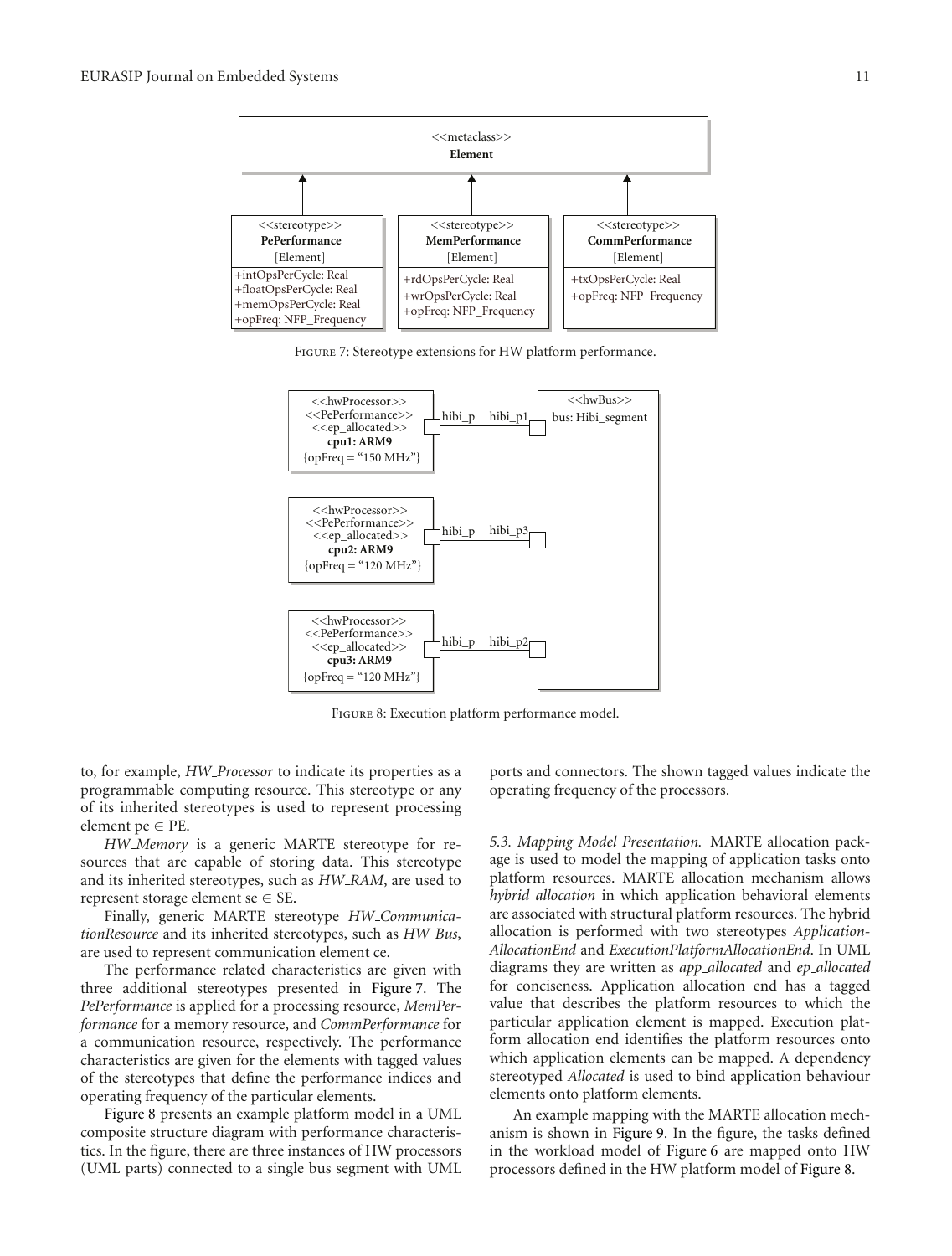

Figure 9: Mapping with MARTE allocation mechanism.

*5.4. Parameterizing Models with MARTE VSL Expressions.* The MARTE value specification language (VSL) has been developed to specify the values of constraints, properties and stereotype attributes particularly for nonfunctional properties. It is an extension to the *Value specification* and *DataType* concepts provided by UML. It can be used in any UML-based specification for extending the base expression infrastructure provided by UML. The VSL addresses how to specify variables, constants, and expressions in textual form. It also deals with time values and assertions as well as how to specify composite values such as collection, interval, and tuples in UML models.

In our approach the syntax of VSL is utilized to define expressions on application workload models and platform performance models. It is an efficient way for parameterizing the workload models according to application-related values. Top-right corner of Figure 6 shows an example of using VSL syntax to parameterize application workload models according to video quality metrics that are dependent on the application. In the example, frame rate (fr) is set to 35 frames per second and this constant variable is utilized to determine the time period for the *VideoInput* workload event when a single image is fed to the process network. Further, the macroblock size in pixels (*MBPixelSize*) and image size (*Xres* and *Yres*) are used to determine the data amounts transferred between tasks.

## **6. Tool Framework for Model-Driven SoC Performance Evaluation and Exploration**

The presented performance evaluation models are used for early analysis of data intensive embedded systems. Figure 10 presents the tool framework in which the models are applied.

*6.1. Performance Model Capture and System-Level Simulation.* The flow begins from capturing the system performance modeling in UML2 using the presented model elements and profiles. This is followed by the model parsing phase in which the models are transformed into XML system model (XSM) [24, 25]. This is the corresponding XML presentation of the UML2 performance models. The XSM is a common format between tools to exchange information on the designed system. The XSM can be modified by tools after its creation during the design-space exploration iterations.



FIGURE 10: Tool framework for performance evaluation and exploration.

After model creation the XSM file is fed to the simulator. The simulator is divided into two parts: computation and communication. The computation part is in practice realized with a configurable transaction generator (TG) [21]. The computation part simulates the execution and scheduling of tasks on processing and memory elements. It also feeds the underlying communication part with data tokens transmitted between tasks which are mapped onto different platform elements. The abstraction level of the computation part is the same with the metamodel defined in Section 3.

Due to high abstraction level of the computation part, the executed tasks do not contain any specific functionality, but they only reserve the processing or memory element and block it from other tasks for certain amount of time. For example, for execution tasks this time is derived with (17).

The computation part (TG) is configured automatically based on the abstract task, processing and storage resource models defined in UML. The configuration is based on generating corresponding SystemC code containing the same tasks, processing and memory elements. This is done by instantiating generic task and HW element SystemC components with parameters (operation counts, performance indices, etc.) defined in UML the models.

The computation and communication parts are interfaced with Open Core Protocol (OCP) [26] TL2 compatible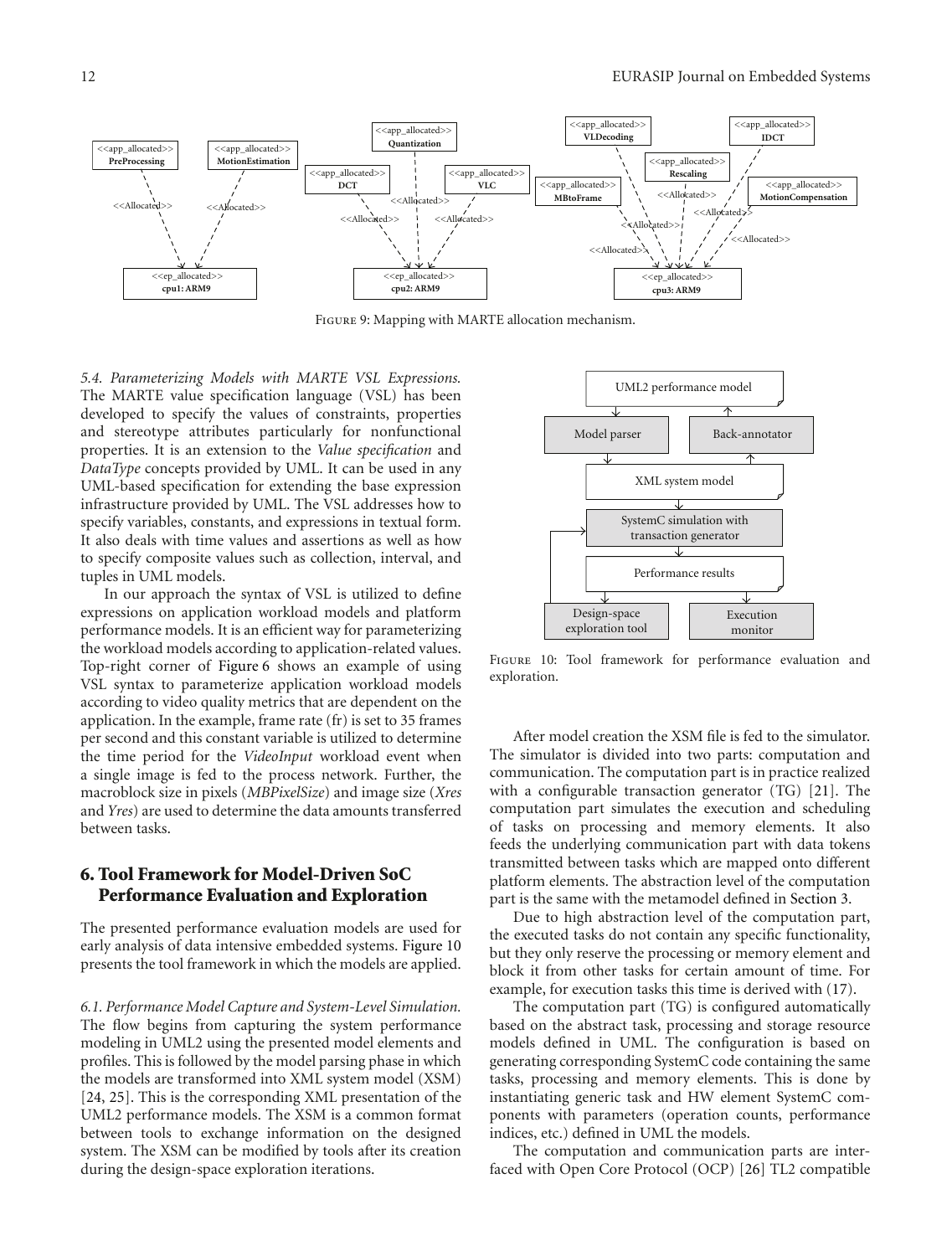Table 1: Summary of collected and monitored performance statistics.

|             | Category                | Values                                                                                                                                                                     |
|-------------|-------------------------|----------------------------------------------------------------------------------------------------------------------------------------------------------------------------|
| Application | Application<br>specific | For example, frame rate, radio<br>throughput                                                                                                                               |
|             | Task<br>communication   | Signals in/out, avg./tot.<br>communication cycles,<br>communication % of execution<br>time, intra/inter-PE<br>communication bytes and cycles,<br>communication cycles/byte |
|             | Task general            | Execution count, avg./tot.<br>execution cycles, execution % of<br>thread/service total, signal queue,<br>execution latency, response time                                  |
| Platform    | Mapping                 | Task to thread/PE                                                                                                                                                          |
|             | PE                      | Utilization, inter-PE<br>communication bytes, avg./tot.<br>execution cycles                                                                                                |
|             | Network                 | Utilization, efficiency                                                                                                                                                    |

interfaces. This means that the communication part can be changed to any SystemC-based network model that implements OCP TL2 compatible interfaces for interconnected elements. This allows simulation of low abstraction level models of communication (such as NoCs) with high abstraction level models of computation. Currently, the earlier presented simple performance model for communication element is not used in our framework. Instead, a more accurate SystemC defined TLM model for the communication part is used in simulations.

*6.2. Execution Monitoring.* After simulation the simulator tool produces a performance result file. It is a detailed description of events of particular interest during simulation. This file can be used as an input to *Execution Monitor* [27] program that can be used to visualize the simulation in a repeatable manner. The collected and monitored performance statistics are summarized in Table 1. The monitoring of simulation is efficient in spotting trends, correlations, and anomalities in system performance over time. In addition, it is efficient in understanding dynamic effects such as varying delays (jitter) and race conditions due to contention and scheduling.

Performance bottlenecks can be detected by observing the amount of tokens in signal queues and the utilization of PEs. If the number of tokens in the incoming channel of a task is increasing it is usually an indication of that task being the bottleneck in a chain of several tasks. On the other hand, a bottleneck can be located when a single processor has a considerably higher utilization than other collaborating processors.

In practice, the modeled response time requirements are validated by observing the maximum response time of a task in different execution scenarios. Meeting throughput requirements can be also observed in a similar manner.

Figure 11 presents the control view of the execution monitor tool. In the figure, the control view shows a system consisting of ten tasks mapped onto three processors. Each processor column consists of the current task mapping on top and an optional graph on the bottom. The graph can present, for example, processor utilization as in the figure.

*6.3. Design-Space Exploration.* After simulation and performance monitoring, the performance simulation results and XSM are fed to the design-space exploration tool which tries to optimize the platform parameters and task mapping so that user-defined cost function is minimized. The cost function can contain several nonfunctional properties such as power, frequency, area, or response time of an individual task. The design space exploration tool has several mapping heuristics supported: simulated annealing, group migration, hybrid of the previous two [28], optimal subset mapping [29], genetic algorithm, and random. The design-space exploration cycle continues by performing the simulation after each remapping or modification in the execution platform.

After the design-space exploration cycle ends, the optimized system description is again written to the XSM file. The back-annotator tool is used to change the UML2 models according to the results of the design-space exploration (updated platform and mapping).

*6.4. Governing the Tool Flow Execution.* The execution of the design flow is governed by a customizable Java-based tool for configuring and executing SoC design flows. This tool is called *Koski Graphical User Interface.* The idea of this tool is that a user selects tools to the flow to be executed from a *library of tools*. New tools can be imported to the library in a plug-and-play fashion. Each tool includes a section of XML which specifies the input and output tokens (files and parameters) of that particular tool. Parameters of individual tools can be set via the GUI. For example, the platform constraints such as maximum and minimum number of PEs and the cost function of the design-space exploration tool are these kind of parameters. Due to its flexibility, this tool has shown to be very effective in researching and evaluating different methodologies and tool flow configurations.

# **7. Case Study: Performance Evaluation and Exploration of a Video Codec on Multiprocessor SoC**

This section presents a case study that illustrates the applicability of the modeling methods and tool framework in practice. The application is a video codec on a multiprocessor platform. We used an approach in which new functionality representing web client was modeled and added to an existing video codec system in Figure 6 and the system was simulated and optimized based on the monitored information.

*7.1. Profiling and Modeling.* All the functions were modeled by their workload and simulated in SystemC using TG. The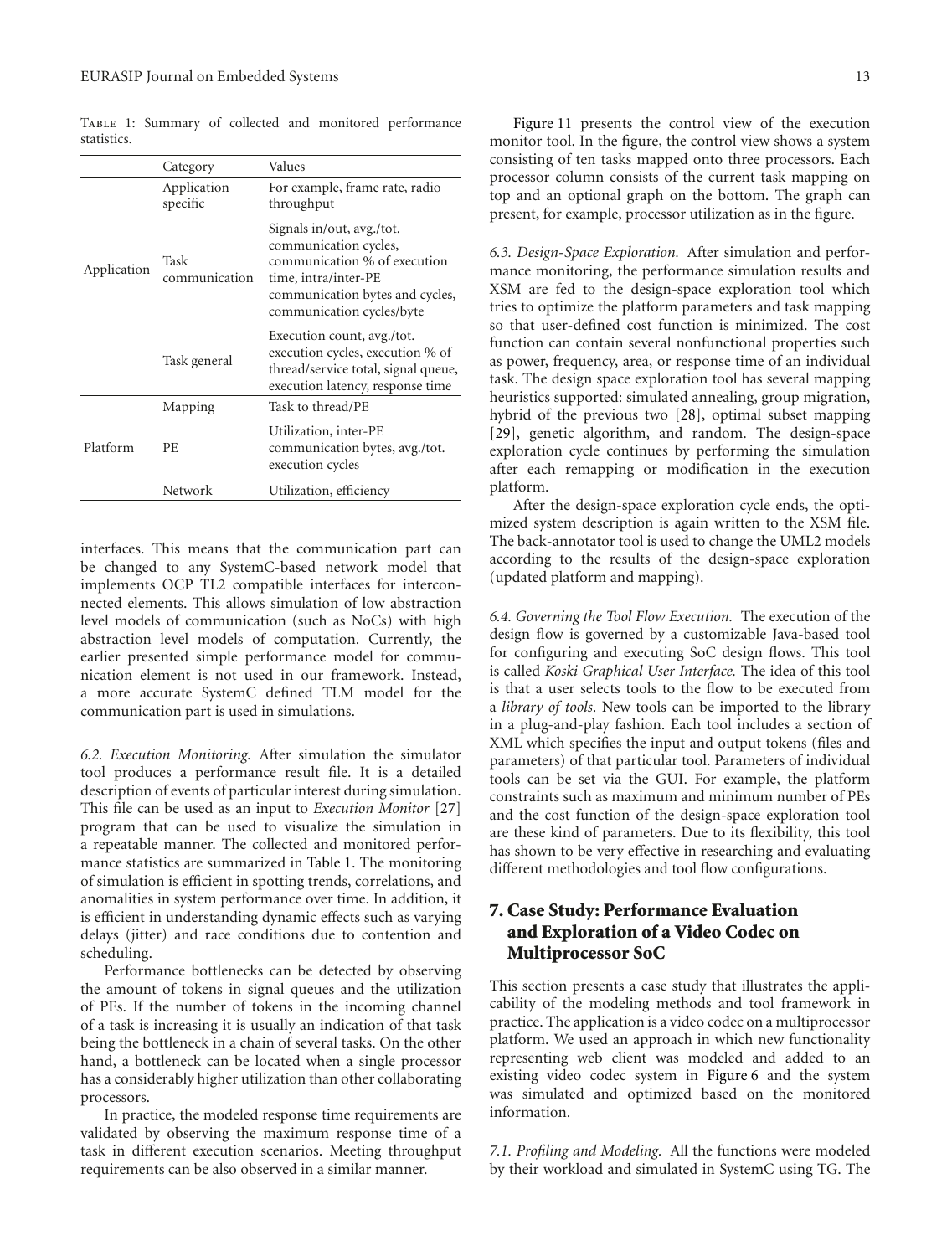

Figure 11: Control view in execution monitor.

workload model of the video codec was originally profiled from real FPGA execution trace whereas the model of the web client was only a single task which had an early estimate of its behavior.

The performance requirement of the video codec was set to 35 frames per second (FPS). Thus, an external event representing the camera triggered at 35 Hz frequency. The HW platform consisted of three processors connected through a shared bus. The operating frequencies of the processors were set to 150 MHz, 120 MHz, and 120 MHz. The frequency of the bus was set to 100 MHz.

*7.2. Simulating and Monitoring.* When the original system was simulated, it was observed that it met the FPS requirement. Next, functionality for the web client was added to run in parallel with the video codec. The web client was mapped to *cpu1* (see Figure 11) because it was observed that the utilization of *cpu1* was the lowest in the original system. Simulations indicated that the performance of the video codec was decreased to 14 FPS. In addition, *cpu1* became fully utilized at all times whereas the utilizations of the other two processors decreased. This indicated a clear bottleneck on *cpu1* as it was not able to forward processed data fast enough to other processors. This could also be observed from the signal queues of the tasks mapped onto *cpu1*. The environment produced raw frames so fast that they started accumulating at the *cpu1*.

Thereafter, a remapping of the application tasks was performed since the workload of the processors was clearly imbalanced. The mapping was done manually so that all the encoder tasks were mapped to *cpu1*, the decoder tasks to *cpu2*, and the web client functionality was isolated to *cpu3*. During the simulation it was observed that this improved the FPS to 22.

Because the manual mapping did not result in the required performance, the next phase was automatic

exploration of the task mapping. The result mapping was nonobvious because the tasks of the encoder and decoder were distributed among all the processors. Hence, it is unlikely that we had ended to it with manual mapping.

The system became more balanced and the video codec performance increased to 30 FPS, but it did still not meet the required 35 FPS. *Cpu1* was still the bottleneck and the signal queues of the tasks mapped to it kept increasing. However, they were not increasing as fast as with the unoptimized mapping, as presented in Figure 12. Figure 12(a) illustrates the queue before the mapping exploration and Figure 12(b) after the exploration. The signal queues are shown for the time frame of 50 to 100 ms, and the scale of the *y*-axis is 0– 150 signals.

Finally, automated exploration was performed for the operating frequencies of the processors. The result of the exploration was that the frequency of *cpu1* was increased 40 MHz to 190 MHz, and the frequencies of the other two processors were increased 20 MHz to 140 MHz. The simulation on this system model showed that the FPS requirement should be met, and the tasks could process all the signals which they received.

#### **8. Discussion**

In early performance evaluation, the key issue is the tradeoff between accuracy and development time of the model. The best accuracy is achieved from cycle-accurate simulations or from actual implementation. However, constructing the cycle-accurate model or integrating the system is very time consuming in comparison to using system-level models and simulations. Thus, utilization of abstract system-level models allow the designer to explore the design space more efficiently. The actual simulation time is also faster in system-level simulations in comparison to cycle-accurate simulations.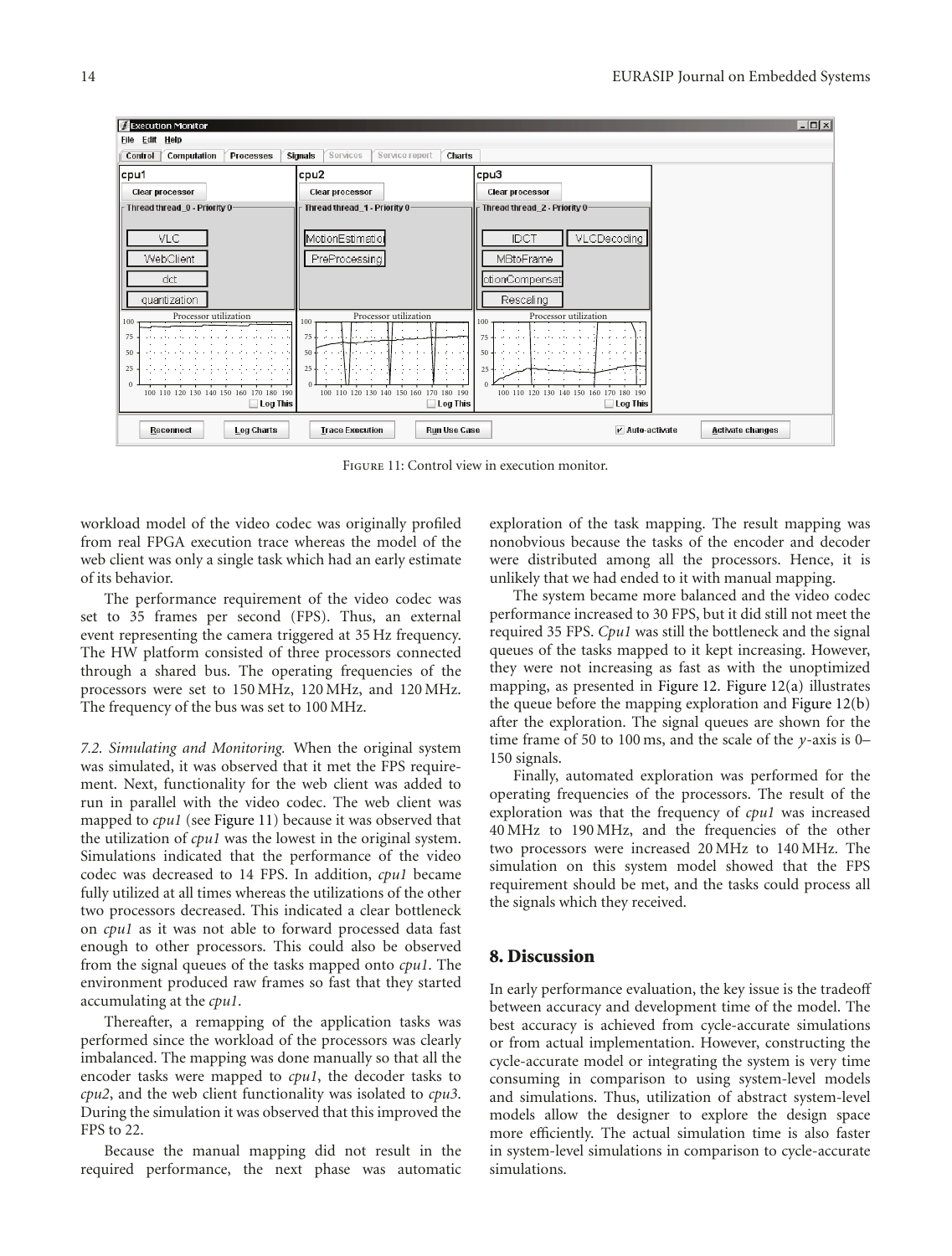

Figure 12: Signal queues for task VLC before and after mapping exploration.

In this work we concentrate on reducing the effort in specifying and managing the performance models for system-level simulations. This has been done by utilizing graphical UML2 models. As a result, the degree of readability of the models is improved in comparison to textual presentation. The case study showed that the system model is easy to construct, interpret, and modify with the presented UML model elements. The case study models were constructed in few hours. Profiling and estimating operation counts for workload tasks can be considered time-consuming and hard. In our case, it was done by profiling similar application executing on FPGA.

MARTE VSL was found useful for defining expressions. It significantly simplified modifying the models with different application-specific parameters in comparison to using constant values.

In earlier study [30] the average error in frame-rate was 4*.*3%. This article uses the same metamodel. Hence, it can be concluded that our method offers designer-friendly, rapid yet rather accurate performance evaluation for RTES.

#### **9. Conclusions and Future Work**

This article presented an efficient method to model and evaluate streaming data embedded system performance with UML2 and system-level simulations. The modeling methods were successfully utilized in a tool framework for early performance evaluation and design-space exploration. The case study showed that UML2, the presented modeling methods, and the utilized performance evaluation tools form a designer-friendly, rapid yet rather accurate way of modeling and evaluating RTES performance before actual implementation. Future work consists of taking account the impact of SW platform in the RTES performance metamodel. This includes the workload of SW platform services (such as file access and memory allocation) as well as scheduling of tasks with different policies.

#### **References**

- [1] Object Management Group (OMG), "Unified Modeling Language (UML) Superstructure," V2.1.2, November 2007.
- [2] G. Martin and W. Mueller, Eds., *UML for SOC Design*, Springer, 2005.
- [3] K. Berkenkötter, "Using UML 2.0 in real-time development a critical review," in *International Workshop on SVERTS: Specification and Validation of UML Models for Real Time and Embedded Systems*, October 2003.
- [4] R. B. France, S. Ghosh, T. Dinh-Trong, and A. Solberg, "Model-driven development using UML 2.0: promises and pitfalls," *IEEE Computer*, vol. 39, no. 2, pp. 59–66, 2006.
- [5] Object Management Group (OMG), "A UML profile for MARTE, beta 1 specification," August 2007.
- [6] Object Management Group (OMG), "OMG systems modeling language (SysML) specification," September 2007.
- [7] P. Kukkala, J. Riihimäki, M. Hännikäinen, T. D. Hämäläinen, and K. Kronlöf, "UML 2.0 profile for embedded system design," in *Proceedings of the Conference on Design, Automation and Test in Europe (DATE '05)*, vol. 2, pp. 710–715, March 2005.
- [8] M. Gries, "Methods for evaluating and covering the design space during early design development," *Integration, the VLSI Journal*, vol. 38, no. 2, pp. 131–183, 2004.
- [9] G. Kahn, "The semantics of a simple language for parallel programming," in *Proceedings of the IFIP Congress on Information Processing*, August 1974.
- [10] Object Management Group (OMG), "UML profile for schedulability, performance, and time specification (Version 1.1)," January 2005.
- [11] T. Arpinen, M. Setälä, P. Kukkala, et al., "Modeling embedded Ssoftware platforms with a UML profile," in *Proceedings of the Forum on Specification & Design Languages (FDL '07)*, Barcelona, Spain, April 2007.
- [12] K. Keutzer, S. Malik, R. Newton, et al., "System-level design: orthogonalization of concerns and platform-based design," *IEEE Transactions on Computer-Aided Design*, vol. 19, no. 12, pp. 1523–1543, 2000.
- [13] G. Kotsis, *Workload modeling for parallel processing systems*, Ph.D. thesis, University of Vienna, Vienna, Austria, 1995.